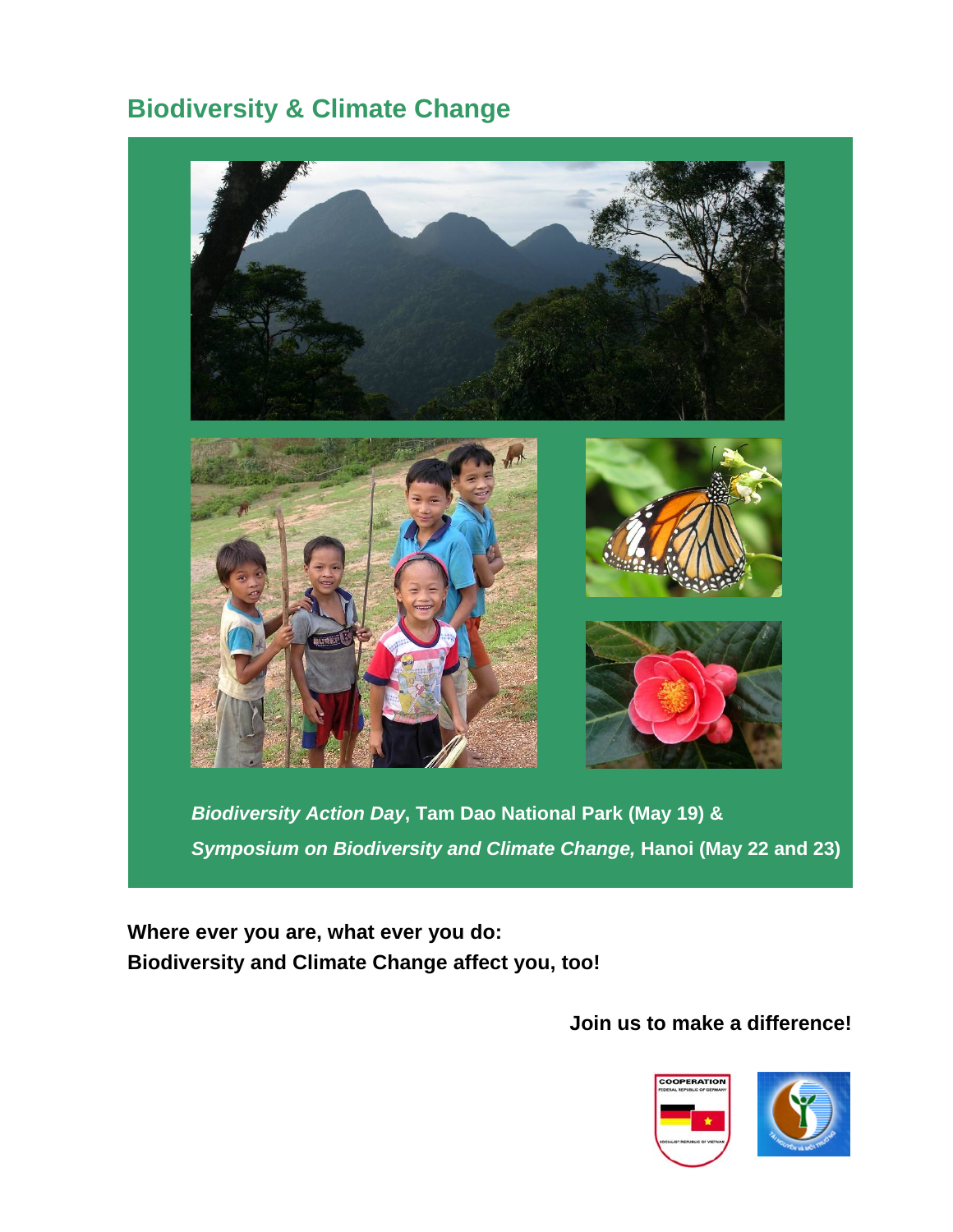Global climate change is happening fast and no region of the planet is spared. The densely populated river deltas and coastal areas in Asia will be among the worst affected regions worldwide, according to the United Nations' Intergovernmental Panel on Climate Change. The impacts of climate change on natural resources and labour productivity will reduce economic growth and aggravate the situation of the poor or vulnerable. According to a new World Bank report, Vietnam will be among the countries worst hit by climate change, with over one third of the population and one sixth of the land area affected.

Climate change is also one of the major threats to the planet's biological diversity, as some 20 to 30 percent of all species face a high risk of extinction. In Vietnam alone, around 700 species are threatened and this number will increase as coral reefs decline, salt marshes and mangrove forests diminish and tropical rainforests degrade. Climate change and biodiversity loss will negatively affect the livelihoods of hundreds of millions of people worldwide and compromise the achievement of the United Nations Millennium Development Goals (MDGs).

As the far-reaching consequences of climate change and biodiversity loss are increasingly felt around the world, politicians and decision makers struggle to develop global, national and local adaptation and mitigation strategies. To support these efforts and to raise understanding and public awareness of biodiversity and climate change, GTZ and DED, on behalf of the German Federal Ministry for Economic Cooperation and Development (BMZ), in cooperation with the Vietnamese Ministry for Natural Resources and Environment (MoNRE) and the International Secretariat of the Convention on Biological Diversity (SCBD Montreal) and the World Conservation Union (IUCN) together with other national and international partners organize the following events:

# *Biodiversity Action Day in Tam Dao National Park* (May 19) and

## *Symposium on Biodiversity and Climate Change* (May 22 and 23).

May 22 coincides with the *International Day of Biodiversity* which is observed in 2007 under official theme of "Biodiversity and Climate Change".

#### **Biodiversity Action Day (May 19)**

#### **Venue:**

Tam Dao National Park is located about 70 km north of Hanoi. Tam Dao is notable for its scenic landscape and rich biodiversity, including a large number of rare and endemic species, such as the "Tam Dao" Salamander.

#### **Participants:**

Visitors from all walks of life are invited to participate in the events. Participants will include local residents, scientists, government officials, entrepreneurs, representatives of national and international development agencies, journalists, teachers and students.

#### **Program:**

The "Biodiversity Action Day" in Tam Dao National Park will give visitors a direct experience of nature and "wilderness". The 24 hour program of events will be organized around "Biodiversity Stations" within the National Park and its buffer zone, which are operated by different stakeholder groups and designed to provide visitors with an insight into the natural diversity of the area. Visitors will be given the opportunity to explore nature with the help of scientists and local guides and to share their findings and experiences. A series of cultural and artistic performances will accompany the events to create a unique situation of joint learning and enriched experiences in the middle of nature.